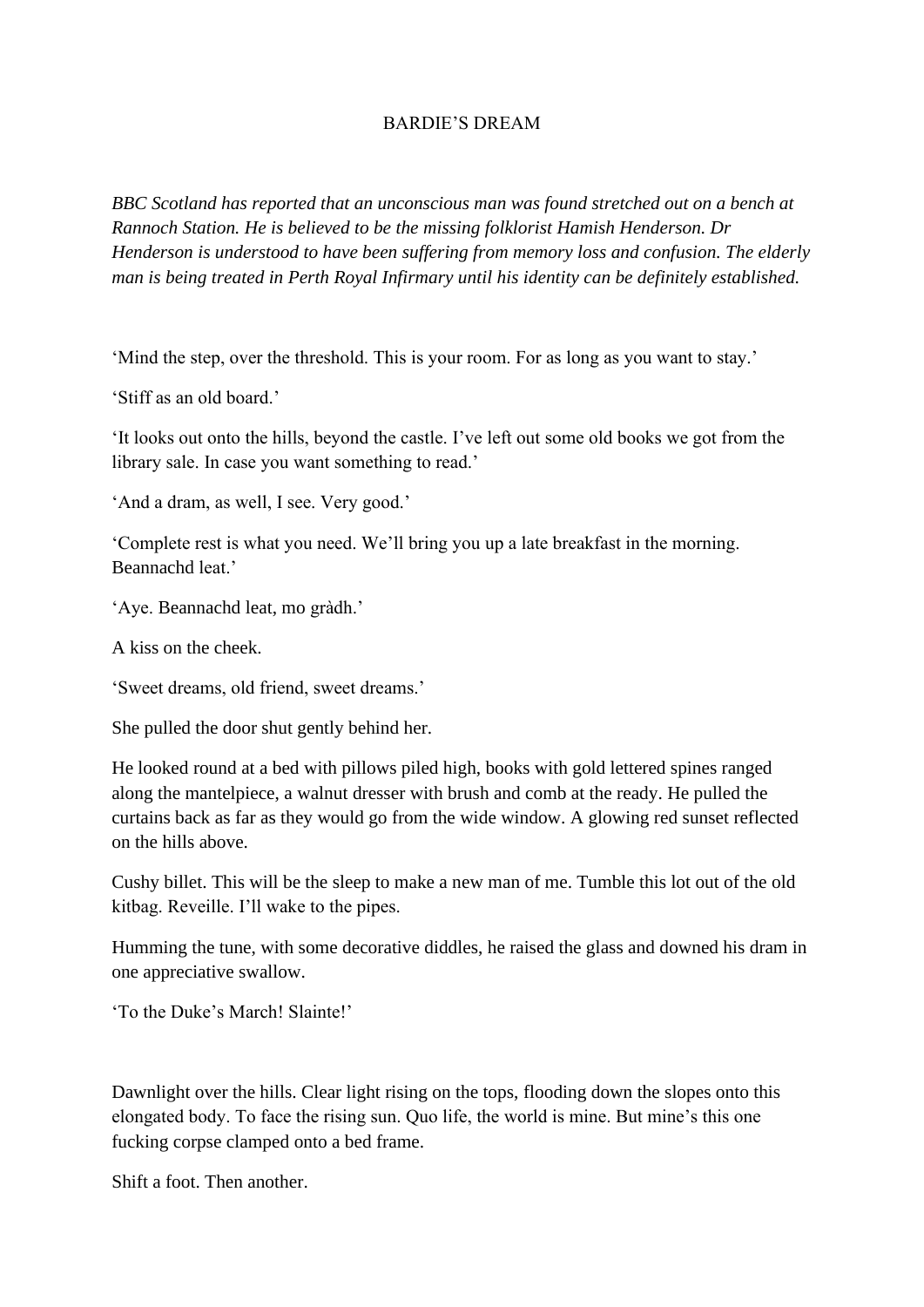Must piss. Slide sideways - no bend. Swing the legs and, yes sir, hope the rest follows. Whoa. Feet on the ground, then lever. Push, man, now. We're up, swaying on the deck, hold steady. Shuffle through and piss, glorious piss.

Waving with the flaccid member. Last tug and squeeze. Drip. Flush? Too low. Quo death the world is mine. Especially the backbone.

All spine till she loosens up. Back we go, must lie flat. Line up and tip. Down in a rigid oner. Didn't feel a fucking thing. Is that good? Sideways onto the pillows, and breathe out, in, out. Better.

Where's that piper? Out of puff like me. The Duke has filled his pisspot without due ceremony. Democratic piss. Enlightenment piss even. Socialist piss really. John Maclean in the Calton Jail. Pisciare. Sardinian urine. Gramsci pisciaing in his cell, waiting to empty his own pail, like any convict

And me laid up in luxury, like a Duke of Atholl. Maybe I didn't try hard enough. Cushy billet on the Highland circuit. Where's that morning dram?

Grand tour, my arse. Covered every inch of it once. Bike and thumb, blagging a bed, or sleeping out in the wee tent. A bonnie callant in ma ain countrie. Reclaiming what I knew for my own, wanting the closeness I had lost. Carefree bragadaccio.

But it went further, deeper cut. Into the mountains - Blairgowrie, Rattray, Glenshee. Voices on the wind. The Sidh. The Fianna. Ben Gulben. My mother's songs on the ear. All dead.

For all gods die, but since

Their ghosts endure for the seeing soul

My heart took this in hand

Under the whaup's mountain

People of peace in the blessed glens.

Was it the Sidh who drew Grandpa back to the lost tongue of Eden. Gaidhlig. It began here in the hills of Atholl. I am come home. Sweet peace at last.

Shite, I've forgotten my class. Snoozed off again. This is becoming a habit. Never mind, what matters is thinking for yourself. Take the opportunities as they present themselves. No dead letter here, Calvin's iron pen, but layer on layer of living matter. Peel them back to reveal the organic growth, the root.

Look at this tower in the castle, not the picture postcards. We should ascend the winding stair, dear class, further and further, climbing round, into the core.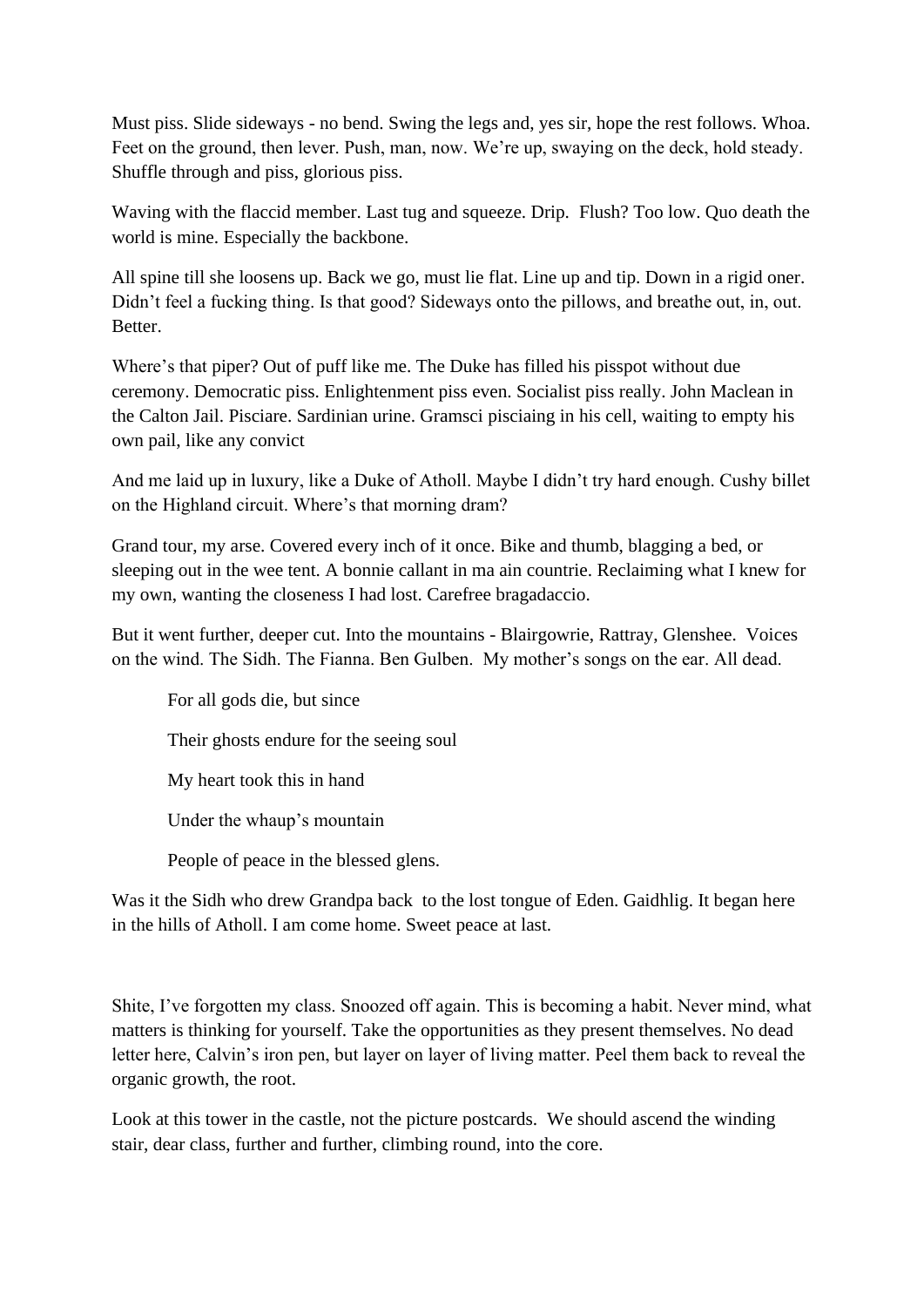So, where do we start? Right here in the entrance hall, stacked high with weapons and hunting trophies. The Blair Atholl reception party, vain-glorious and threatening all in one tub-thumping overture. Those claymores were used in the charge at Culloden. That breastplate was holed at Killiecrankie, with Bonnie Dundee inside it. Bluidy Claivers in deed, the fatal wound. Put your finger in where the bullet went, wee bit rusty. Never mind the stain.

Then these targes and helmets are clan trophies. 'Furth fortune and fill the fetters,' cried The Murray when he took his chance, seizing Macdonald of the Isles for a Stewart king. That was the making of the clan, the Atholl Lordship. Murrays making their luck by brutal violence. Welcome to bonnie Scotland, land of the free, if you've got the right hardware.

Ascending the staircase, the rise of a dynasty. Portraits mark each step up, Stewarts and Murrays. First the Scottish Kingdom, then the British State. Working their way in at each successive Court - Knight, Earl, Marquis, Duke - an almost uninterrupted climb.....till, boom!

Look at that jagged hole, gaping masonry. Imagine we're all left shell shocked gazing onto the hillside. Lord George Murray, Marquis of Tullibardine leads the Jacobite Rising. His own father the Duke was put under house arrest here for opposing the Union of England and Scotland. But this was outright rebellion like the Earls and Chiefs of former times. Only it wasn't rebellion; it was a Rising in support of the rightful Stewart line. The Great Bardie took on the establishment and, even in retreat, laid siege to his own family castle.

There's an ancestor of whom you can be proud. A true soldier. If daft Bloody Charlie has listened to his own General George there would have been no Culloden. Scotland hanging on to fight another day. But he didn't, so Bardie died in exile. His picture's relegated from the staircase to its own room, keeking down on the bed where Charlie slept. Jacobites can worship at that shrine later. But there was justice in the end, because these succeeding Dukes come from Bardie's line, not his craven, time serving brother.

Still, revolt and revolution had to be erased, covered up. So they wrapped the old castle round with a Georgian mansion, and planted a million trees to order the landscape. Even Robert Burns took notice.

Look at these reception rooms leading off the staircase, if you will, please. Politesse, civility, conviviality. A world advancing, at peace with itself, if you were in the know and the money. And the Murrays were marrying into money, big English money. Selling the Isle of Man to swell the family coffers. And exporting theirnative ardour for imperial gain. Let our gallant Highlanders lead the charge; 'tis no great mischief if they fall. More where they came from in their Highland hovels. If people fail we can have forests, or sheep.

Enough jaw. On you go and look round. I can't do any more steps.

Then Grandpa blew it all up again.What was he up to, the old Duke? Taking the rugged heart of the castle, plastering it round with brand new layers of Scottish grandeur. Like living in a Walter Scott opera. Scottish glory in British guise - kilts with everything. But somehow the wildcat was let out of the bag.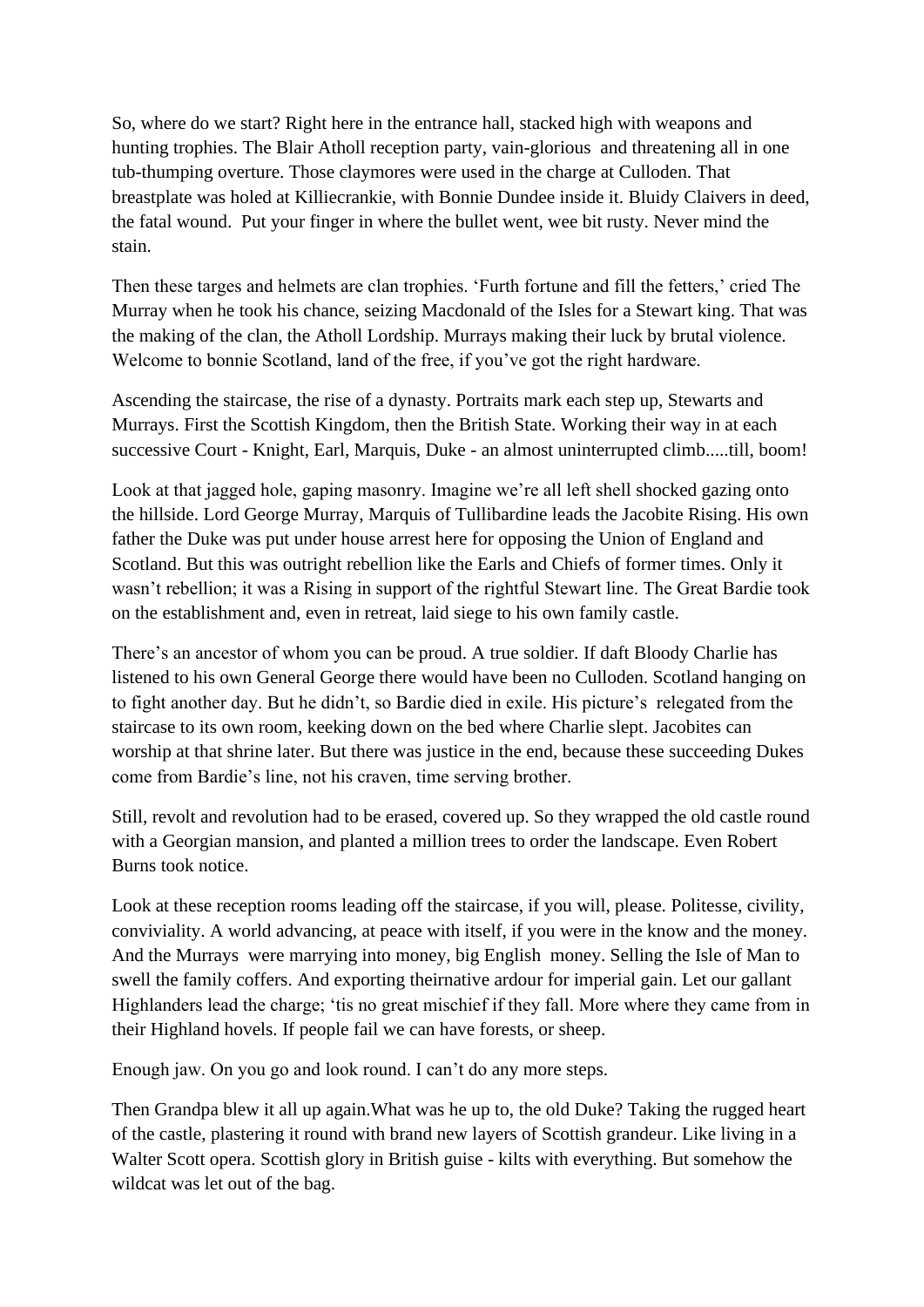And he wrote the history of family and nation, joining the royal Stewart name again to Murray, reviving Gaelic, the music, the dancing, the whisky filled quaichs. He's an enigma, the old Duke, and the source of everything that came next. Was it all self-importance? He was still a king in his own Atholl kingdom.

Then it went further, cut deeper. He made all his children learn Gaelic, and the youngest daughter the beautiful Evelyn goes among the people, giving her life to their culture - the language, the stories, the traditions. She would not conform to the Murray caste, so she had to be exiled. Trapped then in Europe through the Great War, till young Bardie, the new Duke, brought her home to rest. But she had harvested a treasure, the people's gift, and in time we saw what she had done.

That's her book on the mantelpiece. Do I take after Evelyn? Love what she did and what she was forbidden to do.

She became one more sorrow amidst a swelling lament. All the wealth and excess, the imperial might, the bombast ended in more brutal death. We could not evade the reckoning of empires. Brothers, sons, killed and wounded. The climbing stair ends with generations lost and scattered by the war to end all wars. The old Duke dies as the clansmen he had sent to war bled or choked in the slime. Everyone was left to count their losses, grasp at any comfort life still offered to them.

'Just take a seat in here, sir.'

And he ushered me into a private sitting room. Was that yesterday? Thank, Christ, I could lay out my legs. Fair enough, I was knackered, but why did he salute me? Looked like an old soldier. Did I look like a Duke?

Bardie succeeded his father, as the Somme dragged out. Mechanical slaughter . He showed me round the castle as a child, with my mother. She had worked in the wartime hospital there, singing to the wounded men. Healing love. He bent down and looked me in the eye. 'Hamish. *Seamus.*' Baptized by pipe smoke and cologne. Then he rose into a higher cloudy sphere. He gave me a Christian name, but palmed me off on another man. Paid for silence - the appearance of it. Yet everyone knew he had bedded the lassie from Blargowrie, falling from death's shadow into life's warm embrace. Quo life the world is mine. Supplanter Scott took the credit, or blame, for a thousand guineas. The mason's word still held good.

Unacknowledged bastard. Yet did Bardie reach out a hand to give me a chance in life? Left to work my own way, grab my opportunities. I tried to find out what he had done, but he commanded clan loyalty to the end. His soldiers were stood down but still in service. So I fought my war myself. It shouldn't matter now, but by Christ, it does. Why that fucking salute?

Do I owe the soldier I was to Bardie? His proudest moment was the Scottish Horse, raising men to fight the Boer, by keeping one step ahead of their mobility - mounted scouts in the veldt. And it was a dirty fight, like mine alongside Italian partisans, one step ahead of the German retreat - Sicily, Monte Cassino, till they held the Gustav Line, for a time. They were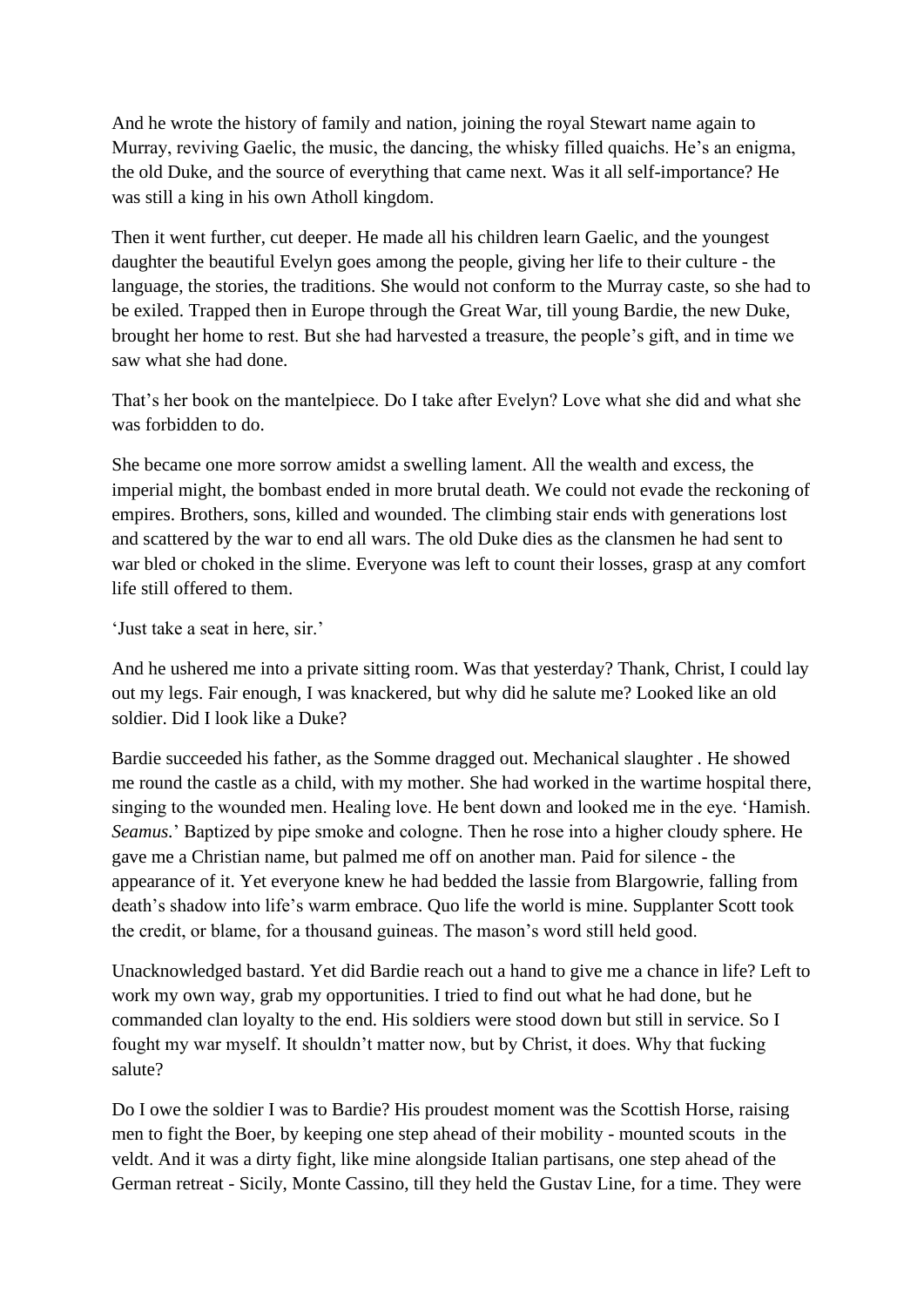my Highlanders. And we opened the second front against Hitler, D-Day dodgers to a man. Pair bluidy squaddies.

The piper is dozie, the piper is fey,

He willna be roun for his Vino today

The skies ower Messina are unco and grey

An all the bricht chaumers are eerie.

'Farewell the Creeks', a piper's tune. All my music is in the pipes.

I did my bit, Bardie, I did my bloody bit, though truth be told, and things have reached that stage, it left me scarred in mind and soul, as well as knackered. What did it do to you?

I didn't lead men to certain death - the men your father raised to the cause - from Atholl, Aberdeenshire, Argyll. Scottish Horse my rump - not a hoof to their name. But Johnny Turk was ready for them on Gallipoli's beaches. Superior fire power. Killing sands. The ones the bullets missed were taken by disease. You built trench parapets on the beach with corpses.

What was the cost of that in lives, and dreams?

So he came back home, wounded in soul, while haloed in honour. And Nurse Henderson went to his bed, sensing his hurt but bathed in the charism. I am come home. The glory of war, the sorrow, the pity.

The great word of Glencoe's son, that we

Should not disfigure ourselves with villainy of hatred.

One evening, breaking a jeep journey at Capuzzo, I noticed a soldier as he entered the cemetery and stood looking at the grave of a fallen enemy. Then I understood the meaning of the hard word 'pietas'. His thought was like this - 'here's another Good Jerry. Poor mucker, just eighteen. Must be hard-up for manpower, or else he volunteered, silly bastard. That's the fatal, the fatal mistake. Never volunteer for nothing. Wonder how he died? Just as well it was him, though, and not one of ours. The only Good Jerry, as they say, is your sort, chum. Cheerio, you poor bastard. Don't be late on parade when the Lord calls "Close Order". Keep waiting for the angels. Keep listening for Reveille.'

Once there were three brothers. Bardie the eldest son, and Geordie the far travelled soldier. And then there was wee Seamus, Hamish, who went to join his brothers in the Great War. Their father the Duke was too old to fight but he was determined that his sons would set an example for the people, so they would volunteer to fight as well. Geordie was in the front line when the enemy counter-attacked. There was no news of him for days, months even. Later, much later, Bardie found out where his brother had fallen and raised a memorial in his memory. Wee Seamus was wounded too in the battle but recovered. Going back to the front line he got lost and was taken prisoner. Which was fortunate, as that was him out of the war.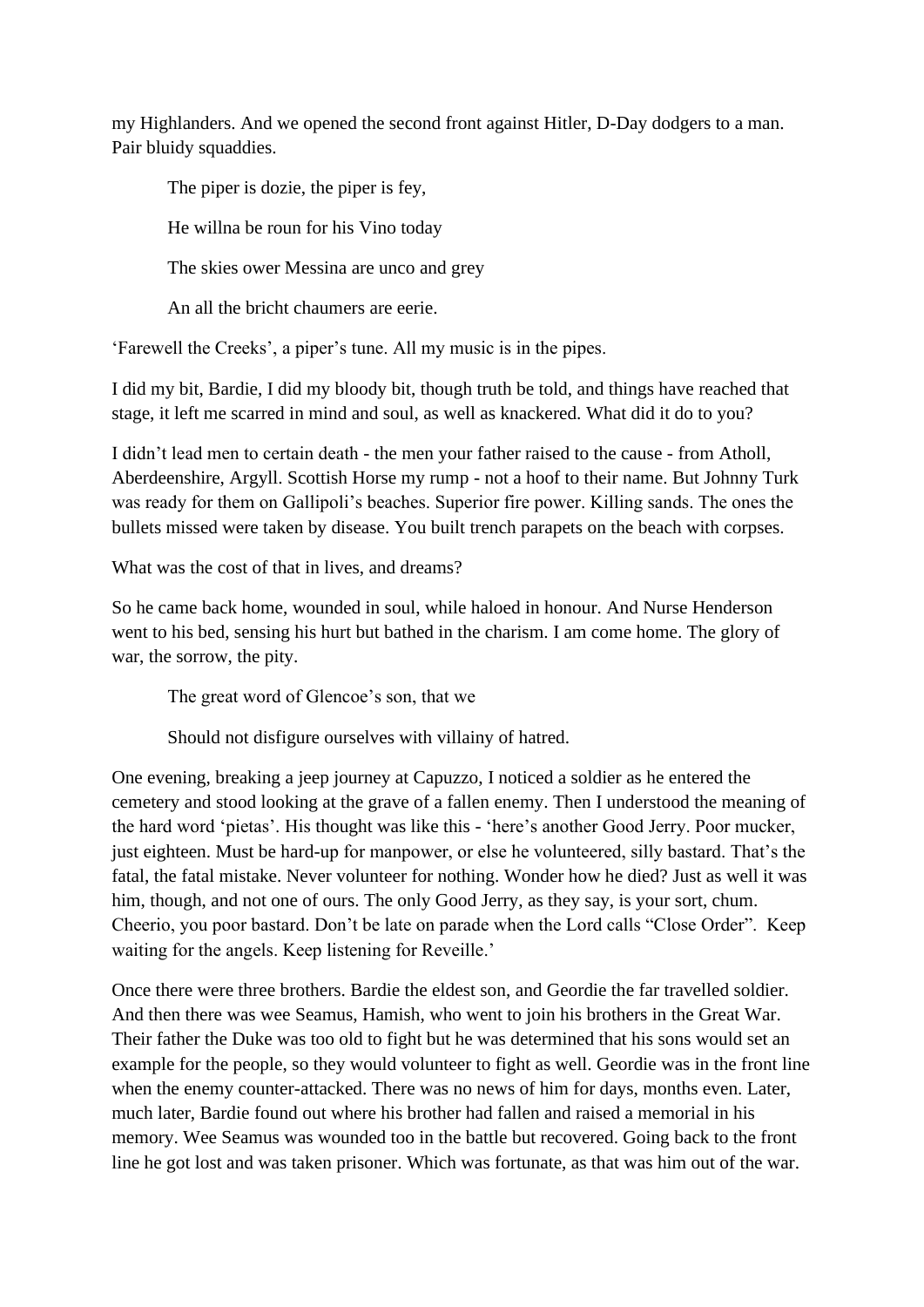He survived to come home as the much loved youngest after whom by-blows might be named. Bardie had to fight on as the war stretched out unbearably, endlessly. The shadow of death lay on the land and all the people. The old Duke died and the whole burden fell on Bardie's shoulders. He stood between the living and the dead.

Did Grandpa sense a change as he died? Or was everyone a sacrifice in his Book of Life, a price paid? Yet he believed the music, the songs and the stories to be a gift, passed on freely to those who love the land and its children. 'Came ye by Atholl?'

But Atholl Mór had passed on. Was Bardie to escape the father's shadow? An uncrowned King of Scots with everything to prove. The brilliant soldier who had lost his command; huge estates from which wealth was draining away; a childless marriage. The Duchess was advancing her own career and name. But left to his own devices, Bardie had a dream, a vision of his nation.

Do I take after him? Though he watched my mother driven out by shame. Black hypocrite, you averted your gaze. Keeping the form, the appearance, sending her and her little boy away. Buying her silence by giving me an education. Yet everyone knew except perhaps the new Duchess, wrapped up in public service, her unacknowledged sacrifices. Childless.

My bonny mother with her hair tied up, and the sangs, always the sangs.

'What book is that song from, Mummy?'

'No aa the sangs are in books, Hamish. They're on the wind and the hills and alang the burns an bonnie rivers.'

So we were exiled. And the castle was turned into a tourist show. A front, because the Duke could no longer afford to live there. Sham Bardie of a sham nation. Yet you took me round and bent down to look me straight in the eye. So that I would know, something. What sort of father is that? Never showing your bloody hand. Hiding behind some other man.

And her life drained away, the songs, the laughter. After I was sent off to school. There were holidays on the beach. I have the pictures. Snapshots. But I shut her out, with her life of menial service. I was glad to leave, didn't look back. She died and I never visited her grave. It's somewhere in Sussex.

She gave me life. Quo life the world is mine.

I was in the sickbay at Lendrick School with raging flu. Suddenly I felt something was wrong, terribly wrong. I dragged myself out of bed and onto the landing. All the Masters were in a huddle in the hall below with the Matron, Mary MacLaren, whispering together. I started down the stairs in my dressing gown, clutching at the banister. Then the hall door opened and in came the Headmaster carrying the body of a boy who had been knocked down by a bus. I went forward to take his cold hand. Then one of the teachers came forward, picked me up and was carrying me back upstairs.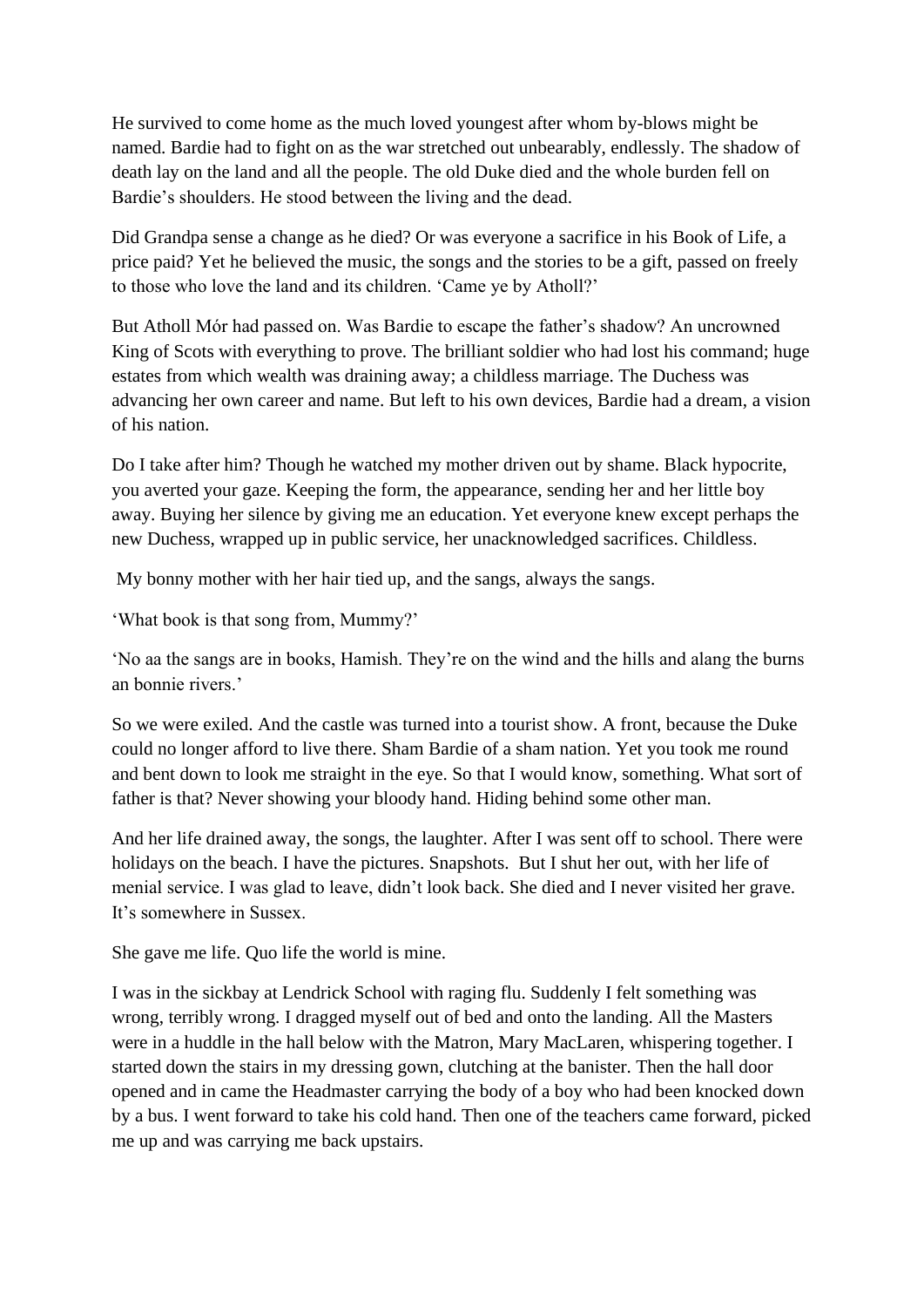Again and again, I have that dream. The boy killed by a bus? It was my mother that had died. Far from bonny Glenshee, pecked to death by the daurk hoodies. The nay sayers. The cancer. Even my dreams displace her.

Why did I deny her, not Bardie?

I lost them both, in different ways.

I had no father, or mother, in the end. Scotland became my parent, people and land. I turned to her and she has not failed me. She will not fail me even to my final breath. I am at home here. Laid out on this bed; it could be my wake. If I didn't keep falling asleep.

Bardie mused on the dead. For him they outnumbered the living. He sensed his people's need, his own need, not for glory but comfort. There were one hundred and fifty thousand fallen, lost, except that Bardie wanted all their names found and recorded, men and women. They would not be unremembered, the people's dead. He would build a shrine to their memory, each and every one. A War memorial would be his legacy, raised on Edinburgh's Castle Rock in full view of the nation, a poem in stone, expressing a people's grief, the pity of war. A nurse, a squaddie, a stretcher bearer, all depicted, lost but not forgotten. Their daily courage painted, moulded, sung. Flowers of the Forest, all wede awa.

'Remember also the humble beasts that served and died.' Even the animals - Bardie included his beloved horses, the dogs, the pack mules, the carrier pigeons.

When the age of the Fianna was ending, and Ossian met Patrick met, he asked the Saint if there was a place in heaven for his faithful hounds. 'You foolish old man,' scolded Patrick, 'what heathen ideas are these. There is no space for brute beats in the glorious realm of redeemed souls.'

'Ach,' replied Ossian,' then that is not the kind of place in which I would wish to be dwelling.'

Fionn and his beloved Bran; Hamish and my faithful Sandy. The Fianna were the first Gaelic speaking inhabitants of Alba, our ancestors, guardians of the land and every form of life to which it gives birth. In some small way I am part of that tradition.

Bardie's poem was in stone, wood and glass. And the illuminated scrolls on which are inscribed the precious names. People came to trace them with a reverent finger. And they came in hundreds, thousands, silent queues wanting to touch some collective source of grief and consolation. In search of a well of healing, after the great destruction, the killing.

I salute your shrine, Bardie, though for my part I chose the carrying stream, the flow of music, poetry, song. Like putting a pail under the waterfall. People's voices unhushed by rank or privilege. The old carapaces were decayed, crumbling. Let the dead bury the dead. Yet we both imagined a people, a nation, and wanted to pass something down the generations. 'It was conceived in love, built in faith, finished in hope.'

Nae mair will the bonnie callants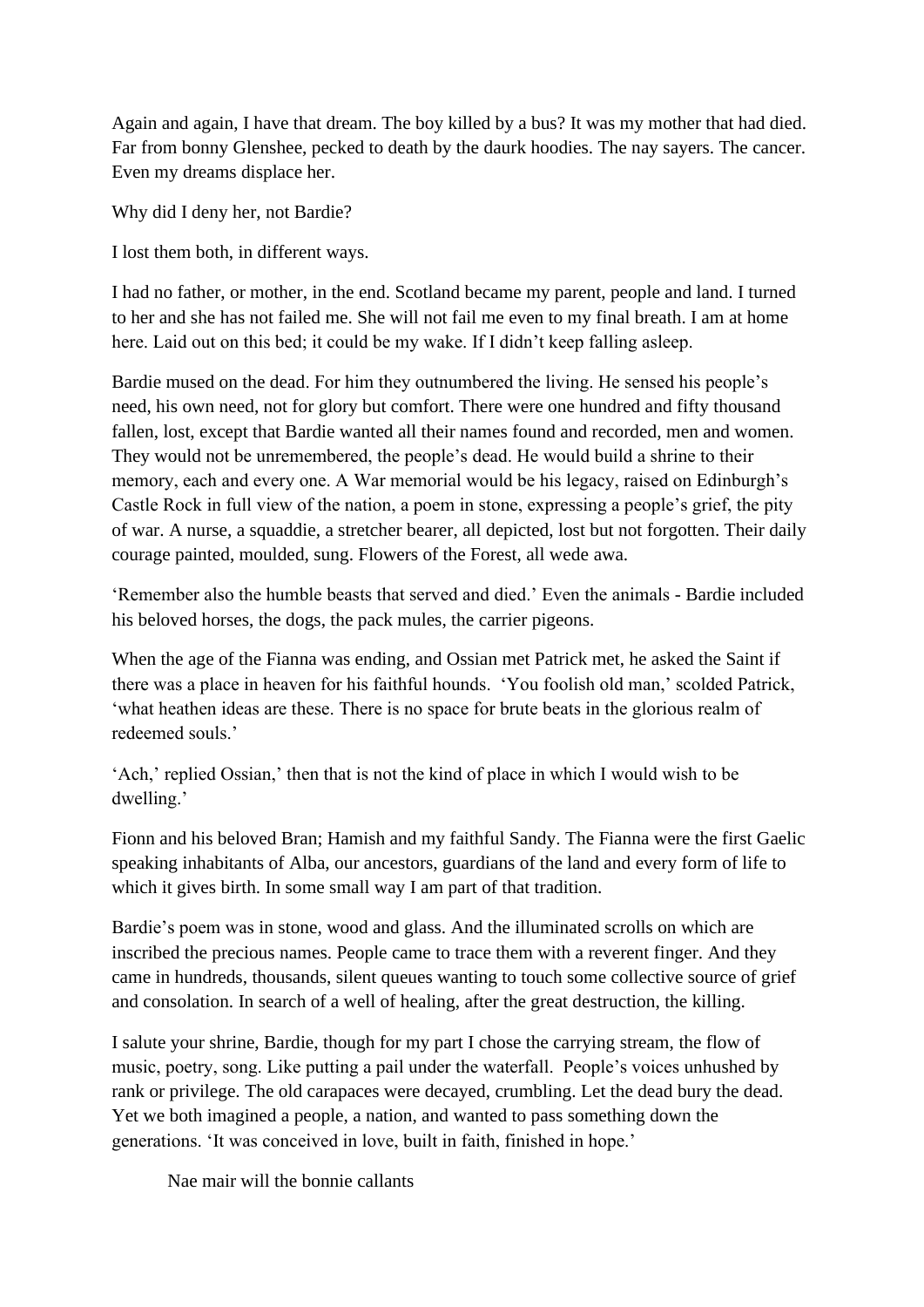Mairch tae war when oor braggarts crousely craw,

Nor wee weans frae pit-heid and clachan

Mourn the ships sailin' doon the Broomielaw.

Broken families in lands we've herriet.

Will curse Scotland the Brave nae mair, nae mair......

We were given twenty years for building and learning, twenty years that won't come back. And then what seemed just another dawn was the first morning of another war. What had we learned from all that remembrance?

Where's that bloody piper? Am I to lie here all day like a talking tombstone? Am I a tinker begging at the castle gate?

There was a king once who went off disguised as a wandering piper, a travelling man. Years and years he travelled without ever finding his way home. For, you see, he thought he had been rejected there, and his heart was full of bitterness and jealousy.

On and on he goes till one day he comes to a forest and in the midst of the forest there was a deep well pool, and he thought to himself, 'I must go in there and drink from the waters.'

But all round the pool lay wild animals sleeping - wolves, and tigers, deer, bears, and the king of the forest himself, the lion. And as he slept the lion had his paw resting on top of the golden bowl that you needed to dip into the well. How could the Traveller loose the bowl to drink the water?

But something welled up inside him and without hesitation he picked his way amongst the sleeping beasts, and he gently lifted and then set down the lion's paw on the ground. With the bowl he reached into the deep cool pool of water and then he drank. And the animals slumbered on.

He realised it was time to go home. So quietly he left the clearing and set off, arriving in rags at the castle gate, his feet bare and bruised. Taking his pipes from their tattered bag he began to play a tune that he and his young queen had once loved.

And she rose from the sickbed on which she had lain since he went away, for she recognised his music. 'That is my king,' she said. 'He has come home at last,' and she opened the gates wide to restore her love.

King of the Tinkers, my companion on the road, and so much more. They became my family. In the journey is the healing. He who makes the wound must also find the cure. Love that speaks its name, the one thing needful. Everything else can be foraged, living off the land,on the road.